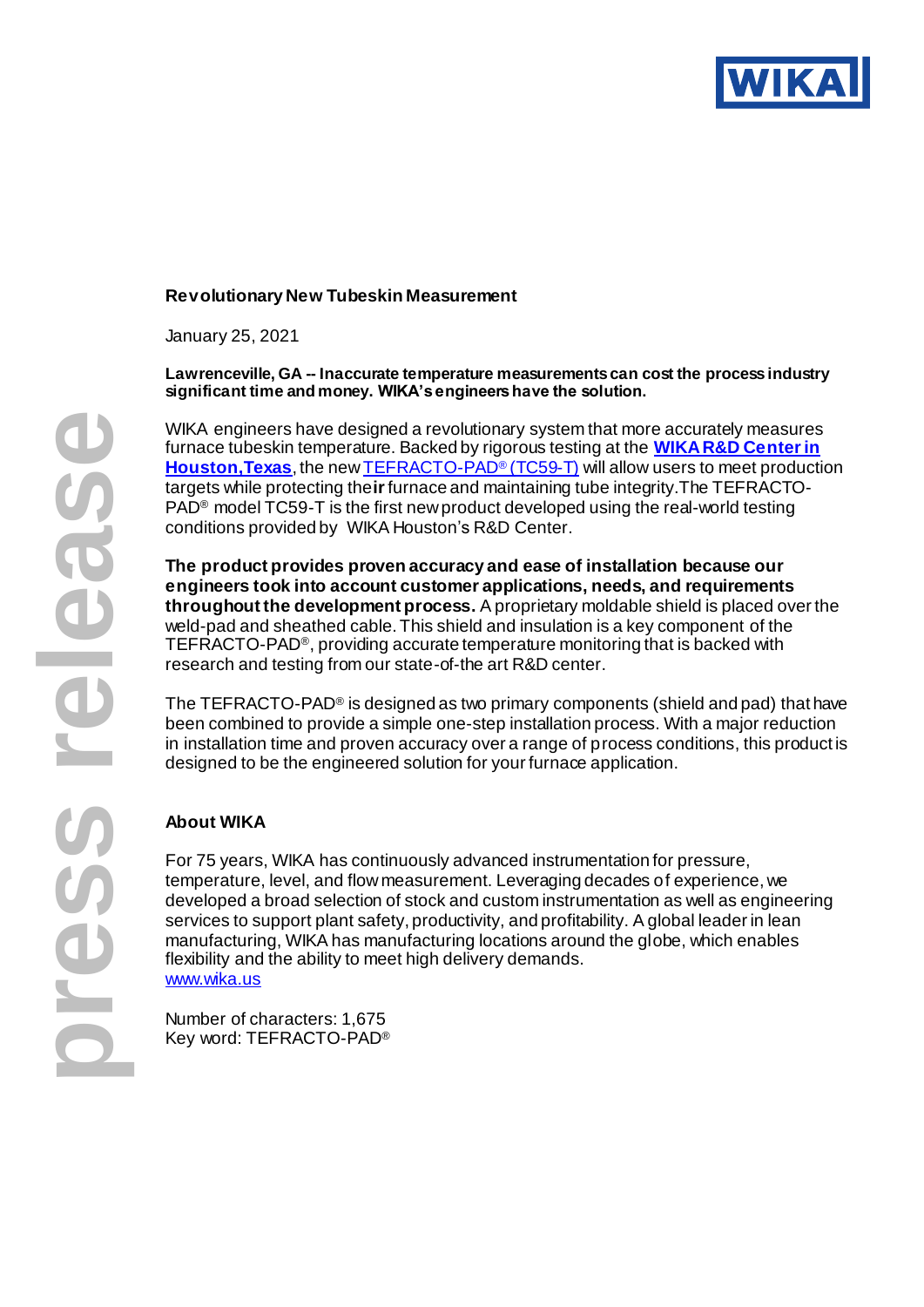

**Manufacturer** WIKA Instrument LP 1000 Wiegand Boulevard Lawrenceville, GA 30043, USA Tel: 1-888-945-2872 info@wika.com [www.wika.com](http://www.wika.com/) WIKA USA press release 03/2021

## **WIKA company photograph:**



**Edited by:** WIKA Instrument LP